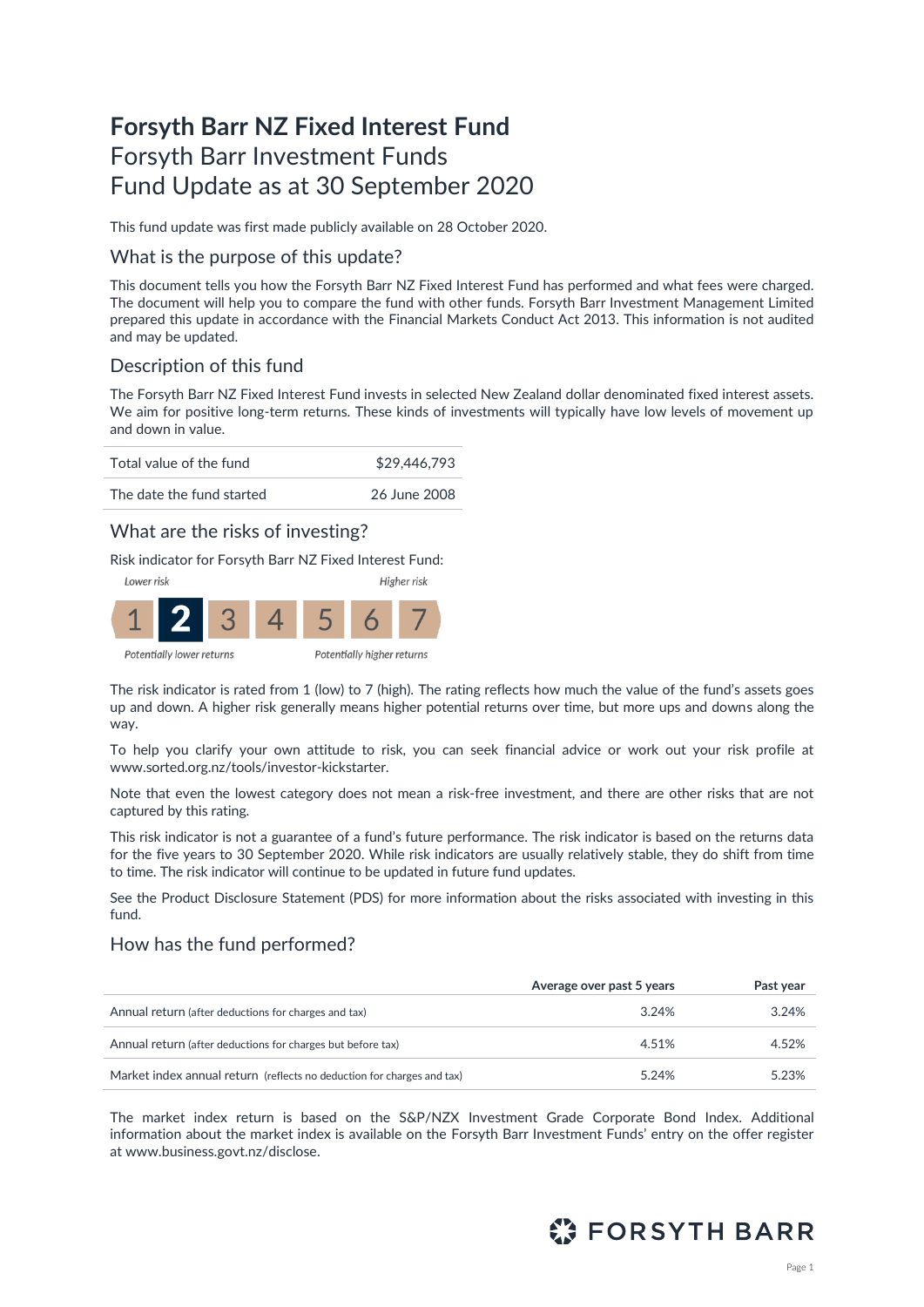Annual return graph



This shows the return after fund charges and tax for each of the last 10 years ending 31 March. The last bar shows the average annual return for the last 10 years, up to 30 September 2020.

Important: This does not tell you how the fund will perform in the future.

Returns in this update are after tax at the highest prescribed investor rate (PIR) of tax for an individual New Zealand resident. Your tax may be lower.

### What fees are investors charged?

Investors in the Forsyth Barr NZ Fixed Interest Fund are charged fund charges. In the year to 31 March 2020 these were:

|                                                       | % of net asset value <sup>1</sup> |
|-------------------------------------------------------|-----------------------------------|
| Total fund charges                                    | 0.82%                             |
| Which are made up of:                                 |                                   |
| Total management and administration charges including | 0.82%                             |
| Manager's basic fee                                   | 0.77%                             |
| Other management and administration charges           | 0.05%                             |
| Total performance-based fees                          | 0.00%                             |
|                                                       | Dollar amount per investor        |
| Other charges                                         | \$0.00                            |

Investors are not currently charged any other fees. See the PDS for more information about fees. Small differences in fees and charges can have a big impact on your investment over the long term.

#### **Example of how this applies to an investor**

Jane had \$10,000 in the fund at the start of the year and did not make any further contributions. At the end of the year, Jane received a return after fund charges were deducted but before tax of \$452 (that is 4.52% of her initial \$10,000). This gives Jane a total return after tax of \$324 for the year.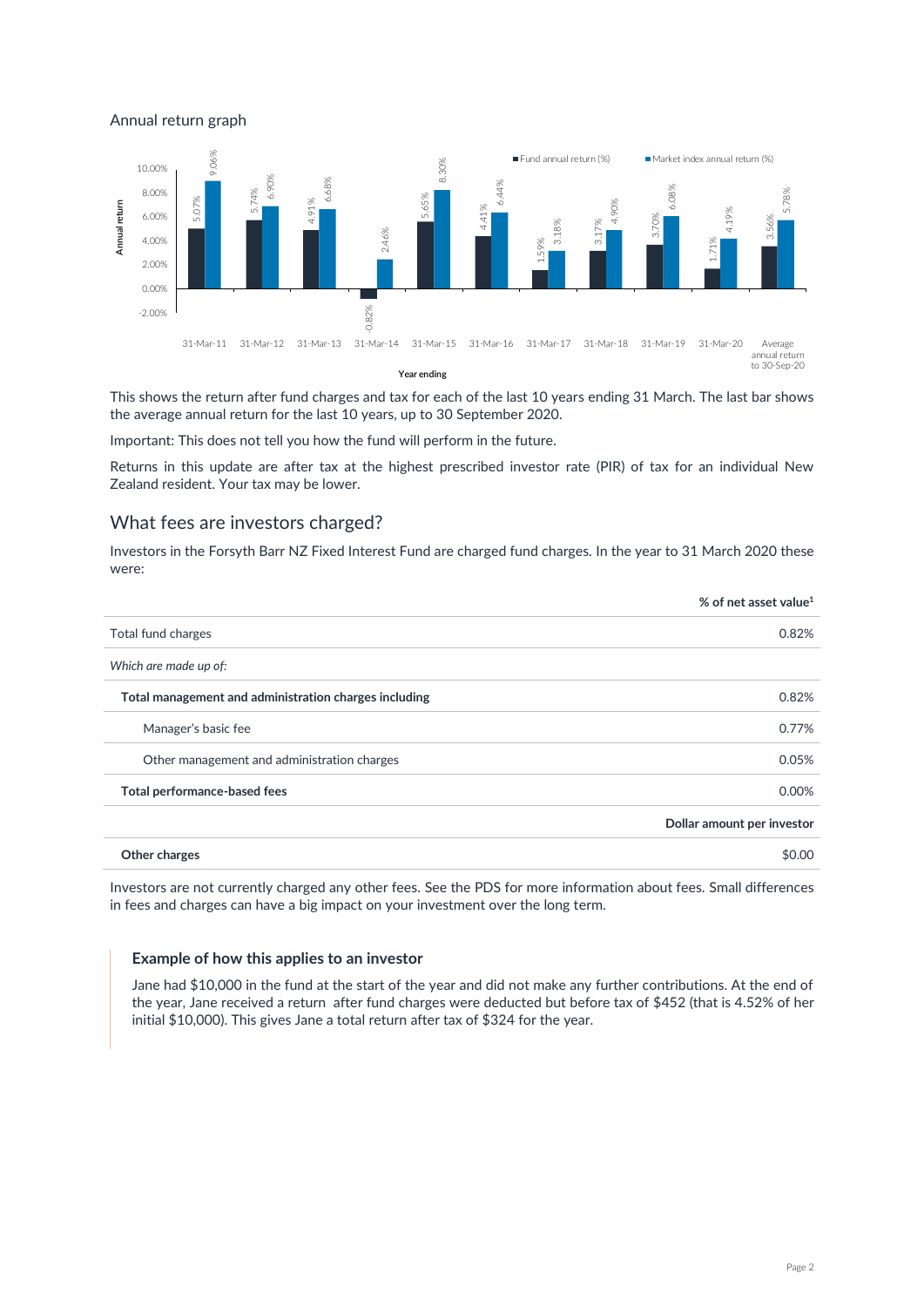## What does the fund invest in?

This shows the types of assets that the fund invests in.



#### Actual investment mix

## Target investment mix

| Cash and cash equivalents    | 5.00%    |
|------------------------------|----------|
| New Zealand fixed interest   | 90.00%   |
| International fixed interest | 5.00%    |
| Australasian equities        | 0.00%    |
| International equities       | $0.00\%$ |
| Listed property              | $0.00\%$ |
| Unlisted property            | $0.00\%$ |
| Commodities                  | $0.00\%$ |
| Other                        | 0.00%    |

### Top 10 investments

|                | Name                                                                | Percentage of<br>fund net assets | <b>Type</b>                   | Country          | <b>Credit rating</b><br>(if applicable) |
|----------------|---------------------------------------------------------------------|----------------------------------|-------------------------------|------------------|-----------------------------------------|
| 1              | Housing New Zealand 3.36% 12/06/2025                                | 7.92%                            | New Zealand fixed<br>interest | New Zealand AA+  |                                         |
| $\overline{2}$ | New Zealand Local Government Funding<br>Agency Ltd 14/04/2033 3.50% | 7.75%                            | New Zealand fixed<br>interest | New Zealand AA+  |                                         |
| 3              | ANZ transactional bank account                                      | 6.69%                            | Cash and cash<br>equivalents  | New Zealand AA-  |                                         |
| 4              | New Zealand Local Government Funding<br>Agency Ltd 15/04/2025 2.75% | 5.71%                            | New Zealand fixed<br>interest | New Zealand AA+  |                                         |
| 5              | Housing New Zealand 3.42% 18/10/2028                                | 5.40%                            | New Zealand fixed<br>interest | New Zealand AA+  |                                         |
| 6              | Housing New Zealand 2.97% 12/06/2023                                | 3.42%                            | New Zealand fixed<br>interest | New Zealand AA+  |                                         |
| 7              | Bank of New Zealand Subordinated Note<br>17/12/2025 5.314%          | 3.21%                            | New Zealand fixed<br>interest | New Zealand BBB+ |                                         |
| 8              | New Zealand Local Government Funding<br>Agency Ltd 15/04/2027 4.50% | 2.92%                            | New Zealand fixed<br>interest | New Zealand AA+  |                                         |
| 9              | New Zealand Local Government Funding<br>Agency Ltd 14/04/2022 2.75% | 2.68%                            | New Zealand fixed<br>interest | New Zealand AA+  |                                         |
| 10             | Meridian Energy Limited 27/06/2025<br>4.21%                         | 2.56%                            | New Zealand fixed<br>interest | New Zealand BBB+ |                                         |

The top 10 investments make up 48.26% of the fund.